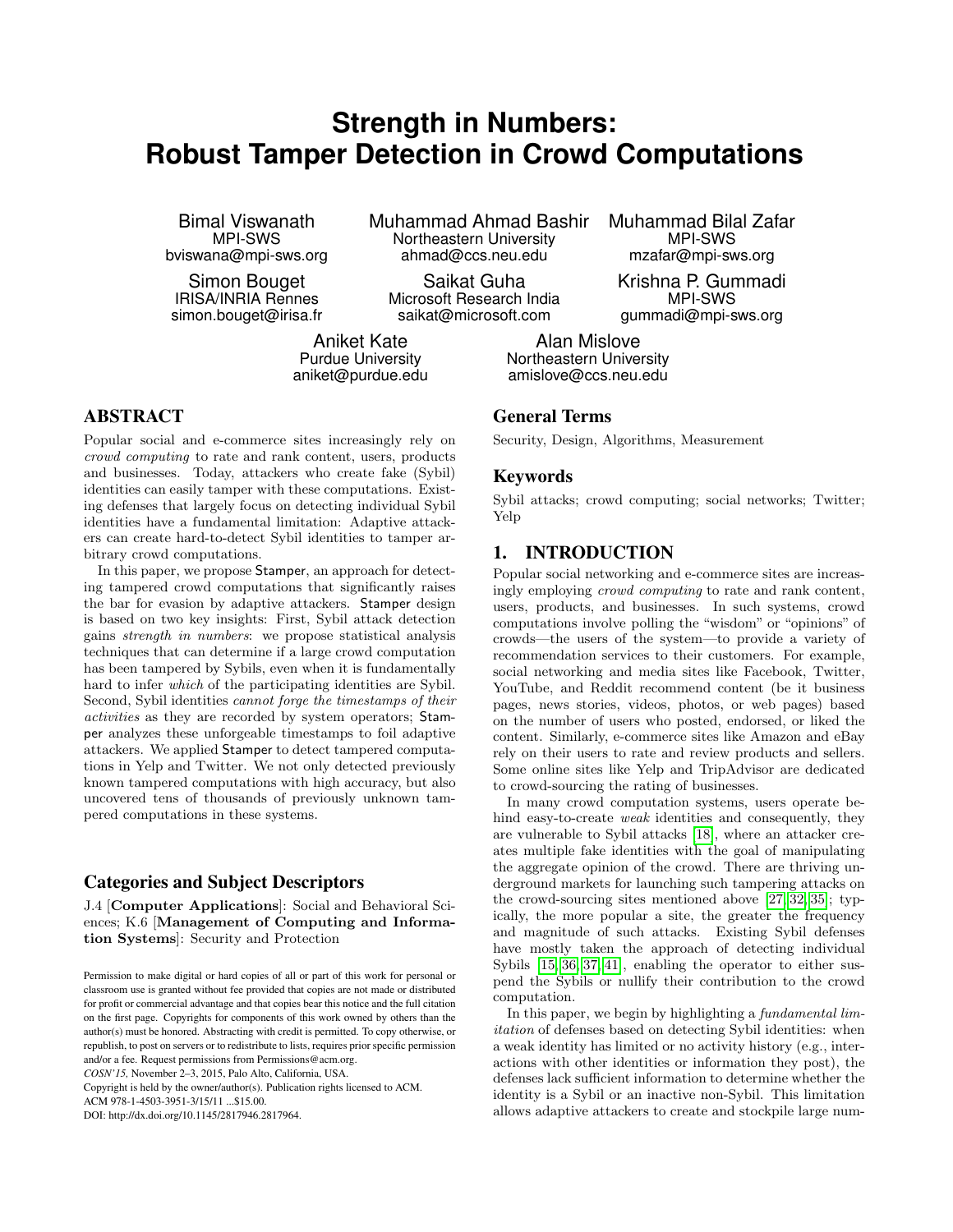ber of Sybil identities with limited prior activity and use them for tampering crowd computations. If the tampered computations involve legitimate content (e.g., promoting a real business on Yelp for a fee, as opposed to promoting malware links on Twitter), it can be hard to detect the tampering (because the act of recommending a real business is by itself not a sign of Sybil activity).

Given the basic limitation of existing defenses, in this paper, we propose to address Sybil attacks on crowd computations, by moving from detecting individual Sybil identities to directly detecting crowd computations that have significant levels of Sybil identity participation. Our approach, Stamper, is based on a realization that even when it is fundamentally hard to differentiate between individual Sybil and non-Sybil identities, large groups of Sybil and non-Sybil identities can be differentiated. Our approach is based on two key insights: Key insight 1: If an attacker tampers a computation using a large number of Sybil identities with limited activity, it would result in a distributional anomaly or a statistically significant deviation in the distribution of the activity-levels (e.g., number of reviews posted or number of friends formed) of the identities participating in the computation. By analyzing the statistical distributions of the activity-levels of all the identities participating in a crowd computation, we can easily detect such tampering. While there is prior work on detecting malicious activity in crowd computations on ecommerce sites [\[19,](#page-10-2)[40\]](#page-11-6) and peer-to-peer search networks [\[28\]](#page-11-7) that looks for anomalies or specific abnormal patterns in feature distributions (where a feature can be some attribute associated with the user activity), our work stands out by providing improved resilience against adaptive attackers.

Key insight 2: To evade detection by the above insight, a determined attacker would have to forge the activities of the Sybil identities under her control to match the distribution of the activity-levels of non-Sybil identities. To be robust against such adaptive attackers, we employ a novel method: we leverage the key observation that even as the attackers forge the activities of their identities, they cannot forge the timestamps of their activities (e.g., join date or friend link creation time). The timestamp information is typically recorded by operators for all activities of all identities in the system. By analyzing the statistical distributions of the times when the activity-levels of identities have changed, we can significantly raise the bar for evading detection by adaptive attackers (see Section [3.3\)](#page-3-0).

Another distinguishing feature of Stamper's tamper detection is that it is agnostic to specific attacker strategies: Unlike existing Sybil detection approaches, Stamper does not make specific assumptions about attacker behaviors; instead it uses anomaly detection to detect tampering of any kind. As a result, Stamper can detect computations manipulated by a variety of different attacker strategies, and site operators can choose to further investigate the identities participating in computations flagged by Stamper to detect new and yet undiscovered Sybil identities and attack strategies.

We demonstrate the utility and practicality of Stamper approach by evaluating it over data gathered from two widelyused crowd computing systems: Yelp and Twitter. In the case of Yelp, we evaluate accuracy of Stamper in detecting known tampered computations (already identified by Yelp). We demonstrate that Stamper can detect businesses with highly tampered reviews, independently of the strategies attackers used to manipulate the reviews. Using the Twitter dataset, we demonstrate how a site operator can apply Stamper to detect thousands of previously unknown tampered computations in which Sybil identities were used to boost user popularity. Finally, in section [6](#page-10-3) we present a publicly accessible service designed using Stamper to detect tweet content in Twitter with tampered popularity.

## 2. RELATED WORK AND MOTIVATION

Weak identities and Sybil attacks The systems that Stamper targets allow users to create identities, and require all interactions to be conducted via these identities. Many systems do not require that identities be certified by a trusted authority (to lower the sign-on overheads), and instead only require identities to be created with few credentials (typically, an email address and a solved CAPTCHA). Such identities, known as weak identities, are the vector for Sybil attacks, as the small amount of work required to create an additional identity makes it possible for an attacker to create many Sybils. Recent studies show that there are thriving underground "blackmarket" services, where human users or bots can be "hired" to create fake identities [\[27,](#page-11-0) [39\]](#page-11-8). These Sybil identities are then profitably used to manipulate crowd-sourced information, such as followers in Twitter [\[4,](#page-10-4) [33\]](#page-11-9), reviews in Yelp [\[3\]](#page-10-5), or content likes in Facebook [\[2,](#page-10-6) [35\]](#page-11-2).

Limitations with detecting individual Sybil identities The traditional approach to detect if a computation is manipulated involves determining which of the participating identities are Sybils. Identities detected as Sybils are then suspended and their contributions to computations are nullified.

Significant recent research has focused on identifying Sybil identities in the system. A large body of work applied machine learning techniques to distinguish between behaviors (activities and profile characteristics) of Sybil and non-Sybil identities [\[12](#page-10-7)[,26,](#page-11-10)[37,](#page-11-4)[38\]](#page-11-11). While most approaches in this space use supervised machine learning schemes, work by Wang et al. [\[37\]](#page-11-4) and Viswanath et al. [\[35\]](#page-11-2) proposed unsupervised learning schemes to detect Sybil identities. Another body of work has focused on detecting individual Sybil identities by leveraging the structure of the social network graphs formed by Sybils and non-Sybil connecting to one another [\[36\]](#page-11-3).

However, all these approaches to detect Sybil identities suffer from a fundamental limitation: because weak identities are not backed by some external trusted authority, at their core, all Sybil detection schemes have to rely on analyzing an identity's activities (e.g., interactions with other identities or information they post) to determine if an identity is Sybil. As a result, if an identity has limited or no activity, the schemes lack sufficient evidence to determine if the identity is Sybil or non-Sybil. Studies have shown that many honest users create identities in online systems, but rarely use them [\[5\]](#page-10-8).

Attackers can take advantage of the above limitations of Sybil detection schemes to create hard-to-detect Sybil identities with only legitimate or limited past activity. An attacker could stockpile a large number of accounts over a period of time, which can later be used to launch hard-to-detect attacks on computations.

Strength in numbers Given the inherent difficulty in determining whether an individual identity is Sybil, we pro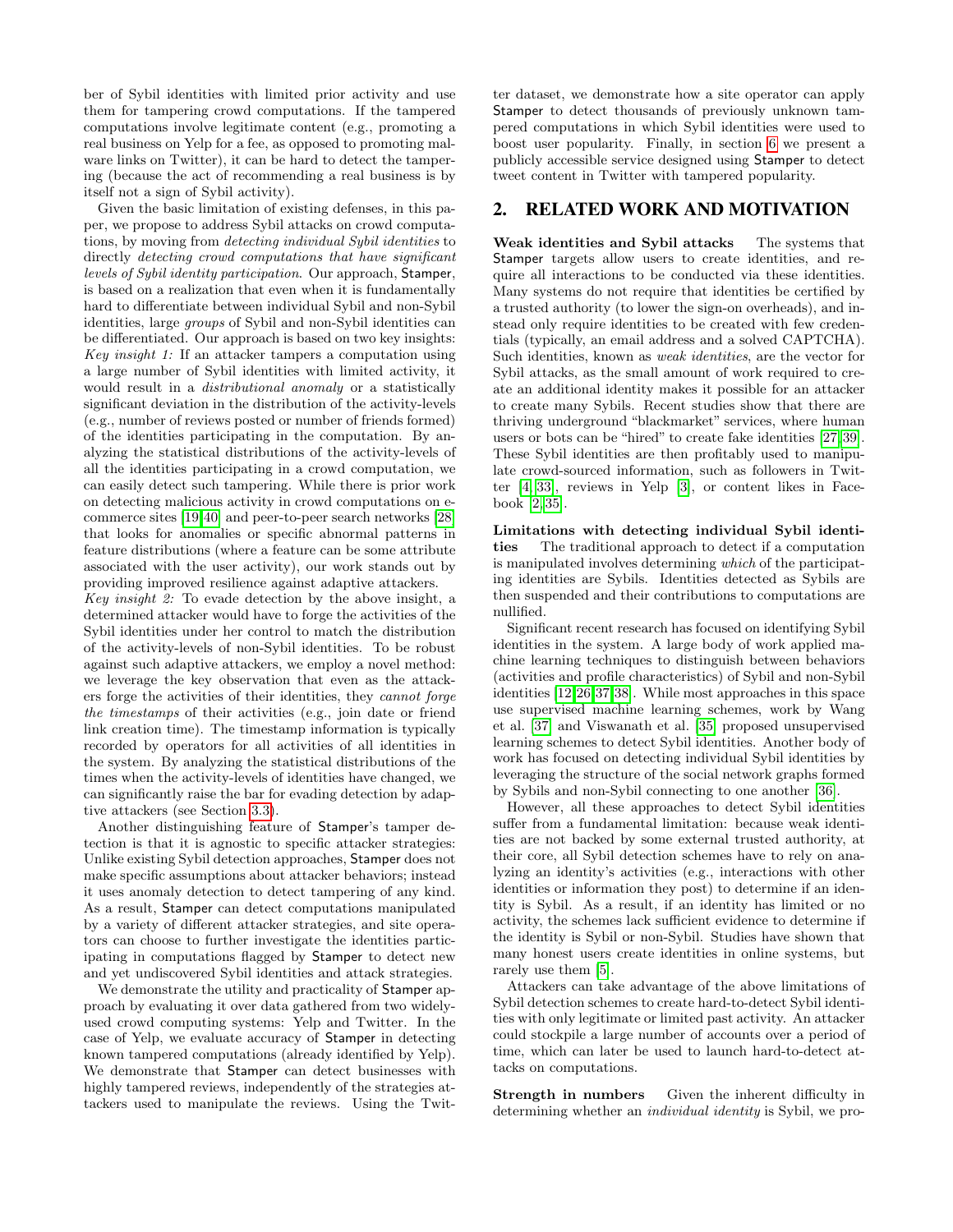pose to shift the focus to detecting whether a group of identities participating in a computation are likely to have Sybil participants.

Few works have explored techniques for preventing Sybiltampering of computations directly. Prominent among them are DSybil [\[42\]](#page-11-12), SumUp [\[34\]](#page-11-13), and Iolaus [\[23\]](#page-11-14), which work by preventing or discounting votes based on trusted guides (DSybil) or the social network (SumUp and Iolaus). Unfortunately, these systems rely on assumptions that do not always hold in a generic crowd-sourcing system. For example, many crowd-sourcing systems do not have social network links interconnecting identities (as assumed by SumUp and Iolaus) and in many systems, a majority of users do not rate many items (preventing the assignment of guides in DSybil).

Prior work has also examined detecting product rating manipulation in e-commerce sites [\[19,](#page-10-2) [40\]](#page-11-6) and manipulation of authority scores in peer-to-peer Web search networks [\[28\]](#page-11-7). Among them, the most related piece of work is by Feng et al. [\[19\]](#page-10-2) which explores detecting product rating manipulation in online market places by comparing the distribution of product rating scores of an item to known-good distributions. However, unlike Stamper, the approach by Feng et al. is vulnerable against adaptive attackers as it only considers distribution of product rating scores which can be easily forged to evade detection.

Two other works, SynchoTrap [\[16\]](#page-10-9) and CopyCatch [\[13\]](#page-10-10) also focused on analyzing behavior of a group of malicious identities. However, they have a similar limitation where they focus on detecting a specific attack behavior: loosely synchronized actions, where a group of malicious identities behave similarly at around the same time. For example, a group of Sybil identities liking a set of Facebook pages at around the same time can be potentially detected by such schemes. In contrast, Stamper does not make any assumptions about specific attacker strategies and thus, has the potential to detect computations tampered using diverse strategies.

# 3. Stamper: KEY INSIGHTS

## 3.1 System model and goal

We consider a crowd computing system (e.g., Twitter, Yelp, Facebook) that uses weak identities for its users. A crowd computation can be voting on a given business by a set of identities in Yelp, or promoting a tweet or following a certain identity by a set of identities in Twitter. A site operator is interested in defending against Sybil attacks on crowd computations within the system.

Goal For each computation, the goal of the system operator is to determine whether the set of identities participating in the computation included a sizeable fraction of Sybil identities. Stamper design focuses on the core challenge of robustly detecting tampered computations. The site-specific actions operators might take against the tampered computations are not integral to Stamper design. An operator might choose to suspend (remove) the computations detected as tampered or display the computations at the bottom in sitesearch results or attach warning labels to them.

Reputation scores We assume that each identity in the system is associated with one or more reputation scores that are computed by the operators based on the identity's past

activity. Reputation scores can take a variety of forms, and can be computed or obtained by the operators based on "certifications or endorsements", "proofs-of-work", "activity history", or a combination of these. For example, a reputation score could be the number of social network "friends" the identity has in the system, the number of messages it has posted, or the number of endorsements it received from its friends for its work. Given that weak identities are not backed by external trust, reputation scores reflect the system operators' estimation of trust they would place in the identities in the system, i.e., it is less likely (probable) that identities with higher reputation would misbehave (or be Sybils). Note that by definition all newly created identities (Sybils or non-Sybils) will have zero reputation as they have no prior activity.

Threat model We assume that an attacker can create arbitrary number of fake identities in the existing system. However, the attacker does not have unbounded economic resources to create and sustain Sybil identities on every newly created site on the Internet. We allow reputation scores to be forged, i.e., attackers may manipulate the different reputation scores of malicious identities they control with different amounts of effort. However, we assume that the site operator keeps detailed historical records of the rep-utation scores of identities over time.<sup>[1](#page-2-0)</sup> The attacker can also obtain the complete historical records of identities' reputation scores; however, the attacker cannot go back in time and tamper with those records.

## 3.2 Detecting tampered computations

We describe how Stamper detects tampered computations in two steps below. We first tackle simple attackers and then consider stronger adaptive attackers.

Step 1 In practice, the distributions of the reputation scores of Sybil and non-Sybil identities tend to be quite different. In other words, some attackers today do not expend significant effort to make their Sybil identities similar to non-Sybil identities. Sybil identities as a group, particularly those with limited or no activity, tend to skew towards low reputation scores (as reputation scores are computed based on the identities' activities on the site), while the non-Sybil identities would naturally span a full spectrum of low to high reputation scores.

Insight 1 Due to the above observation, the participation of Sybil identities in a computation tends to distort the reputation score distributions of the nodes participating in the computation. Figure [1](#page-3-1) illustrates this insight. It shows the reputation scores for untampered and tampered compu-tations in the Twitter network.<sup>[2](#page-2-1)</sup> The participation of Sybil identities tends to skew the reputation scores towards lower values and has the overall effect of decreasing the entropy in the distribution of scores. It is this difference in reputation score distributions that Stamper leverages to detect Sybil tampering.

We stress that the above insight allows us to determine that a computation has been tampered with even when we cannot determine which of the identities are Sybil. In Fig-

<span id="page-2-0"></span> $^{1}\rm{Many}$  site operators today including Facebook and Twitter are known to keep detailed historical records of identities.

<span id="page-2-1"></span><sup>2</sup>These are samples of real untampered and tampered computations in Twitter flagged by Stamper (See Section [5.2\)](#page-8-0).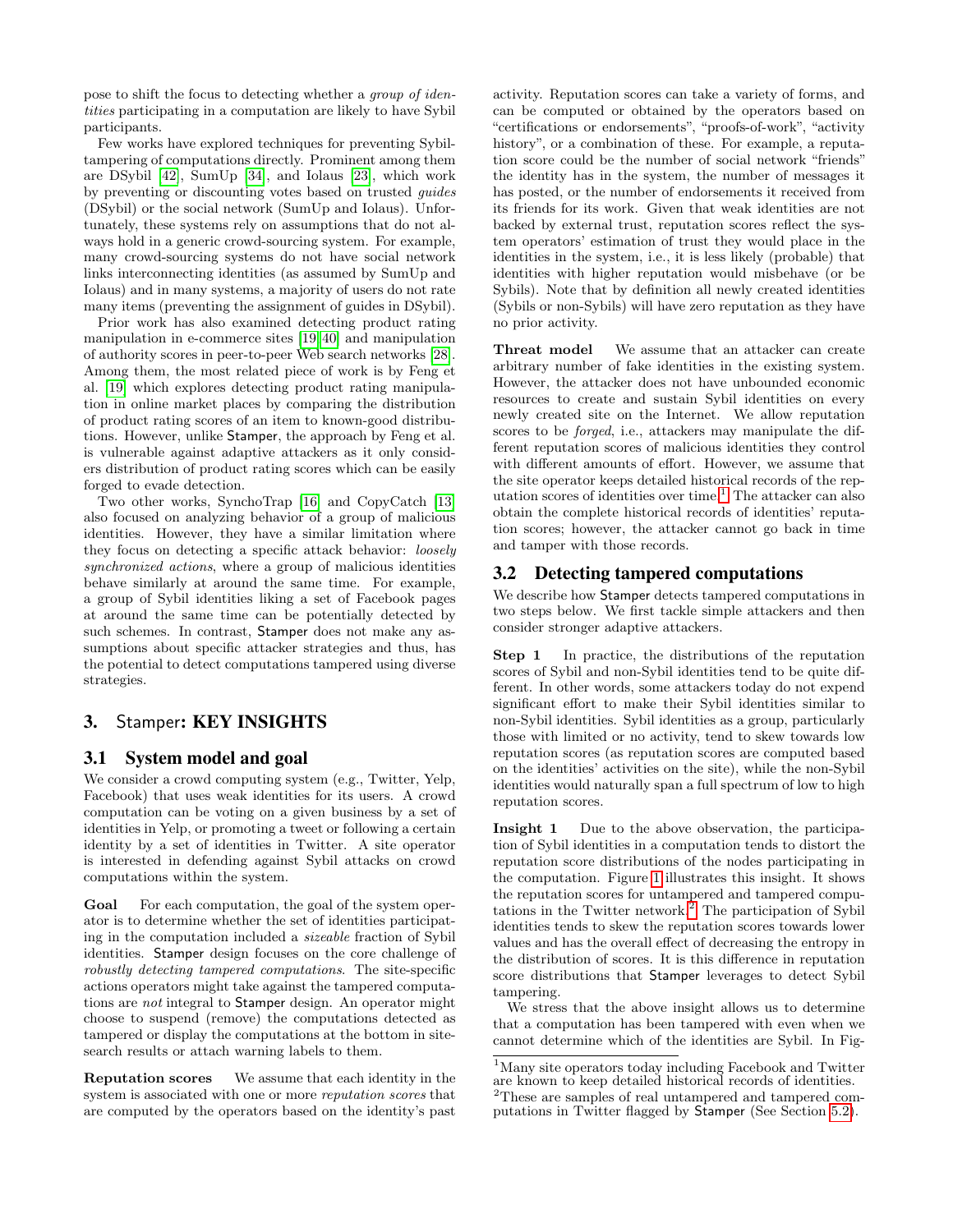<span id="page-3-1"></span>

<span id="page-3-2"></span>Figure 1: Reputation score (based on number of followers) distribution of tampered vs untampered computations. Most participants in the tampered computation have a low reputation score.



Figure 2: Join date distribution of participants of tampered and untampered computation.

ure [1,](#page-3-1) even as we infer that the skew towards lower reputation scores is due to Sybils, we cannot tell which of the identities with low reputation scores are Sybils as there do exist non-Sybil identities with such low reputation scores as well.

However, this insight alone would not allow us to design an approach that is robust against an adaptive attacker. For example, a determined attacker could expend additional effort to manipulate the reputation scores of her Sybil identities to match the distribution of reputation scores of non-Sybil identities.

Step 2 Even when an attacker can forge a malicious identity's reputation, she can only forge the present and future reputation scores of the identity, but she cannot go back in time and forge the past history (i.e., temporal evolution) of the identity's reputation as recorded by the operator. Thus, the distribution of temporal evolution of forged reputation scores of Sybils tend to exhibit distributions that are quite different than non-Sybils'.

Insight 2 To detect potential forging of reputations of Sybil identities by an adaptive attacker, we analyze the temporal evolution of reputation scores of the identities participating in the computation. Specifically, we examine the distributions of times (i.e., dates) when the identities have achieved a certain percentile (e.g., 0%, 10%, 25%, 50%) of their current reputation score.

Figure [2](#page-3-2) illustrates this insight. It shows the times when the identities participating in untampered and tampered computations began to acquire reputation in the system (i.e., their join date).[2](#page-2-1) The Sybil identities have acquired most of their reputation within the short period of time

<span id="page-3-3"></span>

Figure 3: Growth in the fraction of identities in Twitter that are eventually suspended.

the non-Sybil identities have acquired their reputations over a much longer period of time. In fact, a significant fraction of untampered computations have identities with reputation histories dating back to the inception of the Twitter site (in 2006). It is this difference in the distributions of temporal evolution of reputation scores of identities that Stamper leverages to detect Sybil tampering of a computation.

#### <span id="page-3-0"></span>3.3 Robustness and Limitations

In this section, we discuss how Stamper raises the bar for evasion by adaptive attackers and also point out limitations against adaptive attackers.

Robustness 1: Can an adaptive attacker create Sybil identities whose reputation histories match those of non-Sybils? To tamper a computation without being caught by Stamper, an attacker would have to create new Sybil identities and groom their reputations from the inception of the system, i.e., when non-Sybils started being created.

In existing systems like Facebook, Twitter, or Yelp, the attacker is already too late to go back in time and forge identities whose reputation histories date back to the time when these sites came into existence. Figure [3](#page-3-3) shows the growth in suspended identities in Twitter, since the time of its inception.[3](#page-3-4) In the first two years, Twitter witnessed very few (0.036%) malicious identities. However, once Twitter reached a critical mass of users, it started attracting more attackers and the percentage of malicious identities sharply rises to as high as 40% of all identities created on a single day. So, it is hard for any attacker to gain control of Sybil identities with reputation histories dating back to the early years of these existing systems.

An attacker still has an opportunity to create and groom Sybil identities on newly (or yet to be) created online sites. However, the attacker cannot accurately predict which of the several new online sites are likely to succeed and acquire critical mass of users in the long run. So the attacker would have to create Sybil identities on all online sites from their inception to be prepared to launch an attack on any single site in the future. Considering the large number of new online sites that are created everyday, we argue that such attacks are not economically viable in practice.

#### Robustness 2: Can an adaptive attacker create "sleeper cells" to launch an attack in the distant fu-

<span id="page-3-4"></span><sup>3</sup>We crawled 2.3M Twitter identities that joined Twitter at different points of time since its inception. Twitter API allows us to figure out which identities have been suspended.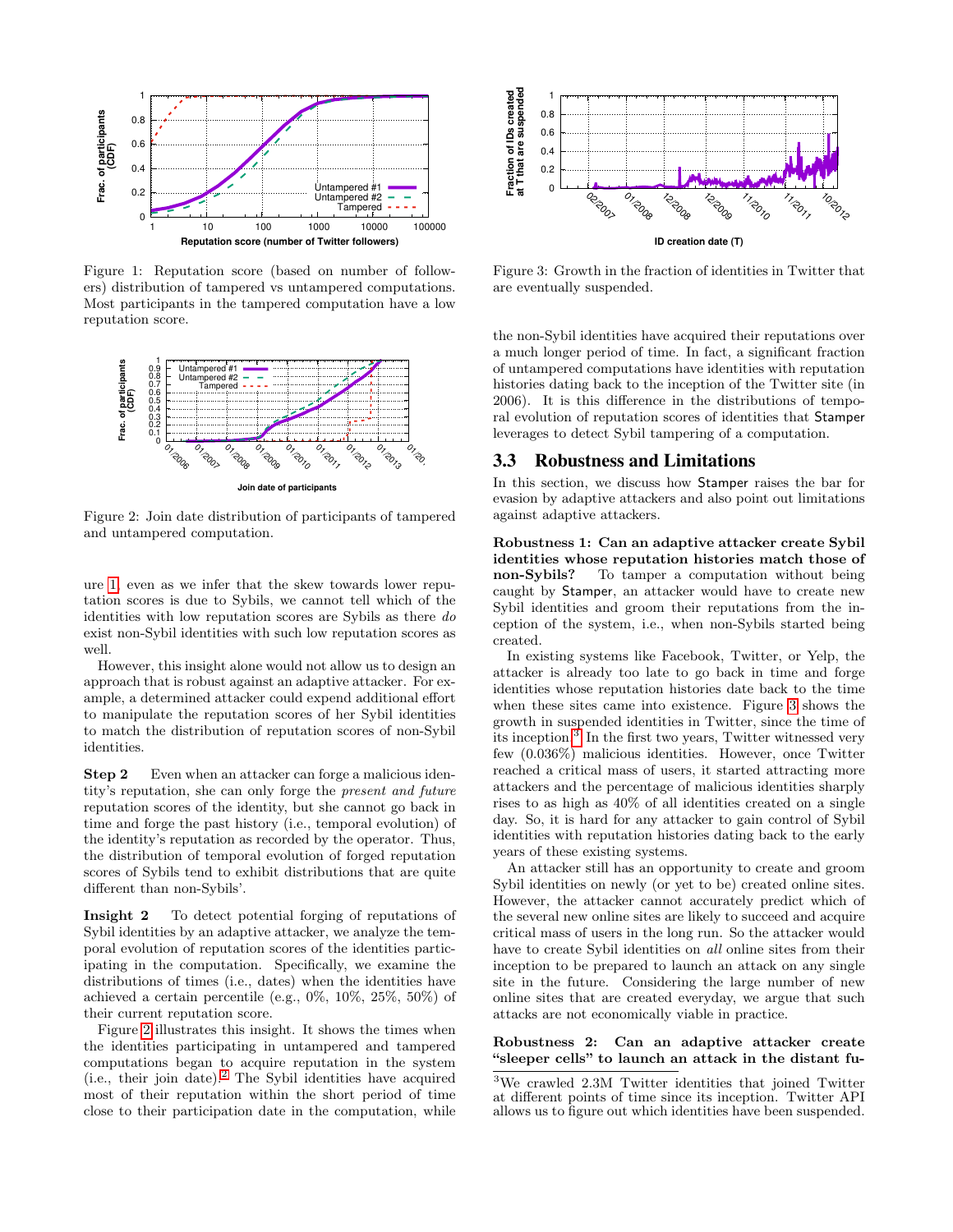ture? A determined attacker can start creating "sleeper" Sybil identities on popular sites like Facebook and Twitter today, with the goal of launching an attack several years down the road. While such attacks are not impossible, we argue that Stamper significantly raises the costs for the attacker making it economically non-viable. Since Stamper checks for temporal evolution of reputation scores, an attacker would need to actively groom the "sleeper" identities to evolve their reputation scores similar to how non-Sybils reputation scores evolve. As different reputation scores of user identities in different systems evolve in complex, unpredictable ways, an attacker would have to constantly track and mimic these changes. The difficulty of grooming such identities would be reflected in their cost for the attack.

To test our hypothesis about attacker costs for creating identities with high reputation histories, we collected pricing information for Sybil identities in Twitter and Facebook, by manually inspecting postings in 8 online black-market services (that we found via google search), where such identities are sold. A Facebook (Twitter) identity with no reputation costs \$0.51 (\$0.09), while those with 4 years of age cost \$15 (\$1) and those with 5000 (200) real and active friends (followers) costs \$150 (\$5). While the data we gathered does not constitute a rigorous proof, it indicates that identities with long running and high reputations could cost 10 to 100 times or more than newly created Sybil identities with no reputation.

Robustness 3: Can Stamper fundamentally alter the arms race between Sybil attackers and defenses? The root cause of arms race between Sybil attackers and defenses today is that every time a Sybil identity is detected and suspended, attackers can not only create a new Sybil identity and regain their lost attack power, but they can also derive knowledge about how to evade detection. With Stamper, every malicious identity suspended by the site operator would represent a loss in the power of the attacker because the attacker cannot replace the suspended identities with newly created identities. If used in an attack, Stamper would be able to detect the differences in how reputations of identities evolved over time for older and newer identities.

Most site operators today proactively deploy "spam filters" that over time detect Sybil identities and suspend them. While these spam filters are far from detecting all Sybil identities in a timely manner, Stamper fundamentally shifts the balance of the arms race in favor of these defenses because every suspended identity results in a near permanent reduction in attack power, which can be regained with a new Sybil identity only after waiting for the entire generation of existing identities to leave the system (see Robustness 2 above).

Limitation 1: Can Stamper detect attacks using non-Sybil identities that are incentivised to collude or whose login credentials are compromised? Stamper cannot provide the robustness guarantees discussed above for attacks involving non-Sybil identities that are compromised by an attacker or that have an incentive to collude with one another (e.g., to boost each other's popularity). However, there is still hope; Stamper would still be able to detect tampering as long as the colluding or compromised identities are not carefully chosen in such a way that the distribution of reputation scores and their temporal evolution match that of non-Sybil identities. In practice, it may not be easy for an attacker to selectively target and compromise non-Sybil identities with varied levels of reputation scores. In fact, in our evaluation Section [5.2,](#page-8-0) we show that Stamper is able to detect identities colluding to follow one another in Twitter, because their collusion distorts the distribution of their reputation scores, which is easily flagged by Stamper.

Limitation 2: Can Stamper detect computations that involve only a few identities or that have been tampered using only a few Sybils? At its core, Stamper relies on identifying statistically significant deviations in distributions of reputation histories of identities participating in a crowd computation. So the robustness guarantees of Stamper do not hold when the number of participating identities is too small or when the degree of tampering is small. In practice, we show that Stamper can be used to detect tampering of computations with 100 or more participants (see Section [5.1\)](#page-6-0). We also show that Stamper is very robust in detecting highly tampered computations (e.g.,  $> 50\%$  of identities are Sybil), but when the computations are tampered only to a small extent (e.g.,  $\langle 10\%$  of identities are Sybil), the detection accuracy suffers. While this is a fundamental limitation of Stamper's approach, it is worth noting that in practice, system operators would be more concerned about detecting heavily tampered computations than lightly tampered ones.

# 4. Stamper DESIGN

We design Stamper to satisfy the following requirements for a practical design: (i) robustness: any computation flagged as being tampered with should have been tampered with very high probability and any tampered computation has a good chance of being detected; (ii) generality: the system should be able to detect Sybil tampered computations independently of the attack method used.

Notation Let sets A, M, and H respectively represent all identities, all Sybil identities, and all non-Sybil (honest) identities in the crowd computing system (e.g., Twitter, Yelp, or Facebook) such that  $A = H \cup M$ . We assume that each identity is associated with a set of reputation scores  $R = \{R_1, R_2, \ldots, R_\ell\}$ , which are computed by the operators based on the identity's activity in the system to date. For a given set of identities that participated in a crowd computation c, we denote by  $R_i(c)$  to be the probability distribution (or density) function (PDF) of the values of the reputation score  $R_i$  of the identities in computation c.

The system operator is interested in defending against Sybil attacks on a set of crowd computations  $C = \{c_1, c_2, \ldots, c_n\}$  $c_n$ } Let sets  $C_i$ ,  $\mathsf{M}(C_i)$ ,  $\mathsf{H}(C_i)$  respectively represent all identities, Sybil identities, and non-Sybil identities that are involved in computation  $c_i$ .

# 4.1 Design overview

Our goal is to design a "detector" that can check if a given large crowd computation  $c_i$  was tampered with by Sybil identities, i.e., whether the (unknown) Sybil identities  $M(C_i)$ constitute a significant fraction of all identities  $C_i$  participating in the computation  $c_i$ .

We compute the *relative entropy* or divergence between two distributions using a statistical measure called the Kullback—Leibler (KL) divergence [\[24\]](#page-11-15). The choice of KLdivergence as the statistical measure is not fundamental to the application of Stamper. We could have used other sta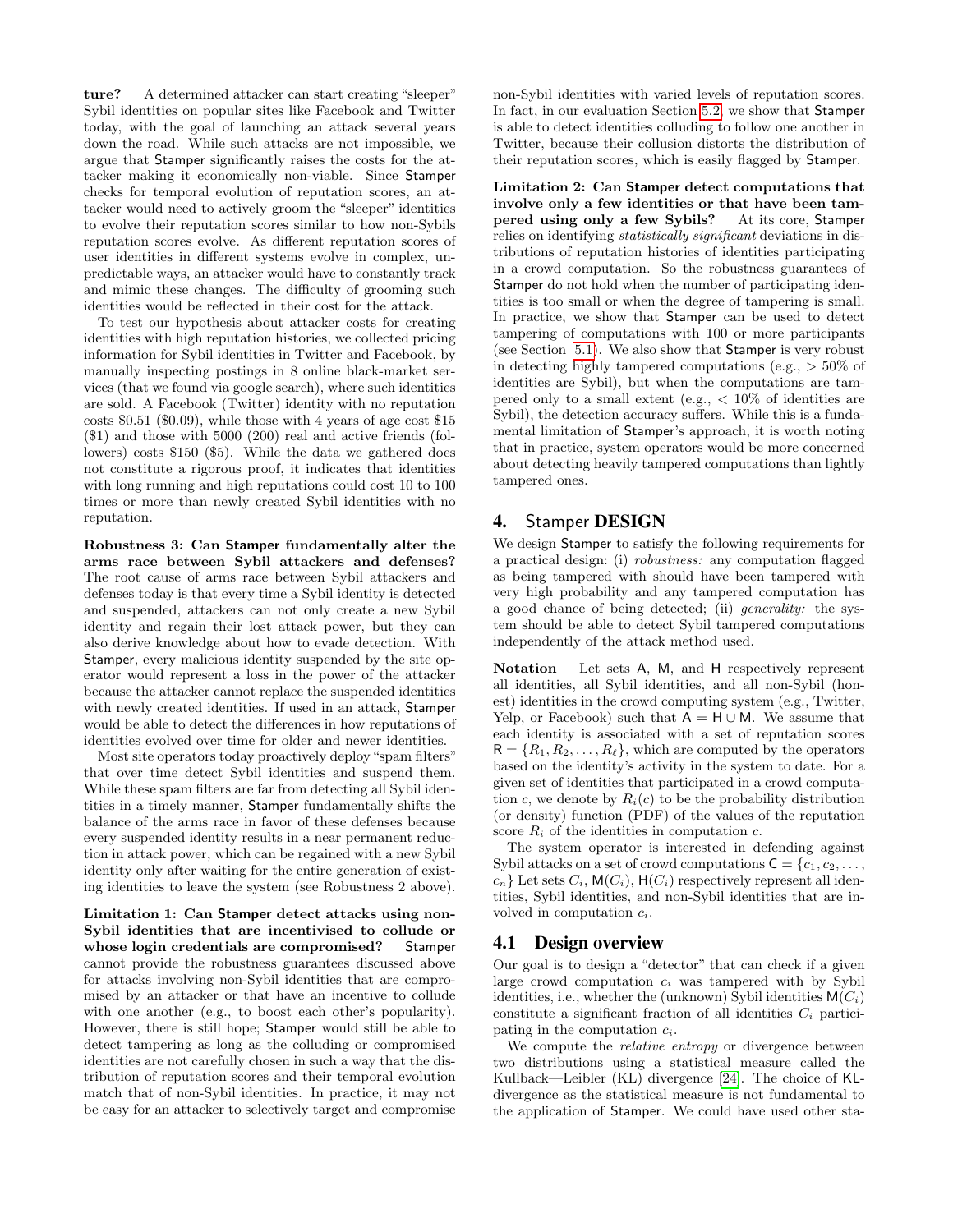tistical distance measures [\[1\]](#page-10-11), but as we show in our evaluation, KL-divergence is quite sufficient for our purposes. KL-divergence ranges from 0 (identical distributions) to  $\infty$ (highly differing distributions); the (symmetric) divergence between two distributions P and Q is denoted by KLD(P, Q), where

$$
\mathsf{KLD}(\mathsf{P},\mathsf{Q}) = \sum_{i=1}^r \left( \log(\frac{\mathsf{P}(i)}{\mathsf{Q}(i)}) \mathsf{P}(i) + \log(\frac{\mathsf{Q}(i)}{\mathsf{P}(i)}) \mathsf{Q}(i) \right)
$$

Our insight suggests that in practice, the KL-divergence between distributions of untampered computations would be low, while those between untampered and tampered computations would be anomalously high.

#### *4.1.1 Detecting anomalous distributions*

We use *anomaly detection* [\[22,](#page-11-16) [25,](#page-11-17) [35\]](#page-11-2) techniques to separate out the "outlier" or "anomalous" distributions of reputations scores (and their temporal evolution) observed for tampered computations. Specifically, we apply a variant of anomaly detection known as *semi-supervised* anomaly detection [\[30\]](#page-11-18), where the site operator has a priori knowledge of a small subset of crowd computations,  $UC = \{uc_1, uc_2, \ldots, uc_k\}$ that are largely untampered with by Sybil identities.

We first analyze the KL-divergence in the distribution of a reputation score  $R_j$  between the known untampered computations. If we find that the distributions of most untampered computations lie within some small threshold divergence  $T_i$ from one another, then we could declare any other computation whose distribution lies far outside the threshold  $T_i$  as potentially tampered.

When identity participation is unbiased We can offer strong theoretical guarantees on the choice of the threshold  $T_i$ , if participants in any untampered crowd computation  $c_i$  are drawn uniformly at random (without any bias) from the set of all non-Sybil identities H in the system. Under the unbiased participation assumption, the probability distributions of the reputation scores of identities participating in all large untampered computations are guaranteed to converge to the same distribution. Specifically, as the size of a computation  $c_i$  grows, the distribution of reputation scores  $R_i(c_i)$  quickly approximates the distribution of reputation scores for all non-Sybil identities  $R_i(H)$ . Formally, for all  $c_i$ such that  $C_i = H(C_i)$ , and for some small  $\epsilon$ ,

$$
\exists s \quad s.t. \quad \forall i, |C_i| > s \cap \quad \mathsf{KLD}(R_j(\mathsf{H}), R_j(C_i)) < \epsilon.
$$

We refer to s as the *size threshold* for the crowd computations. In fact, Roy [\[29\]](#page-11-19) studied the thresholds theoretically as well as empirically and proved an upper bound of  $1/|C_i|$ on KLD for a sampled distribution of size  $|C_i|$ . Thus, if an untampered computation involves over 100 or 1,000 identities, the KLD between the reputation score distributions of the computation participants and the non-Sybil identities will be lower than 0.01 or 0.001, respectively. As a result, a simple strategy for detecting whether a given large computation  $c_i$  (i.e.,  $|C_i| > s$ ) has been tampered with is as follows: First, select some a priori known untampered computation  $c_u$  of size greater than s. Then, compute the divergence in the distributions of reputation score  $R_i$  between the given computation and known untampered computation, i.e., compute  $\mathsf{KLD}(R_i(c_u), R_i(c_i))$ . If the divergence is greater than the divergence threshold  $1/s$ , declare the computation  $c_i$  as tampered (with high probability).

When identity participation is biased In practice, many crowd computations draw a biased population of identities: For example, in Yelp, many reviewers of businesses in San Francisco are likely to be drawn from San Francisco. Without the unbiased participation assumption, we cannot offer any theoretical guarantees on convergence of distributions of untampered computations. However, in practice we often observe that the distributions for untampered computations are far closer to one another than they are to tampered computations. We validate this claim using real-world data from Yelp and Twitter in the evaluation sections [5.1](#page-6-0) and [5.2.](#page-8-0)

In the case of biased participation, we first derive a reference or expected distribution by "averaging" the distributions of known untampered computations and then select a KL-divergence threshold  $T_i$  that encompasses most, if not all, the untampered computations. To detect whether a given large computation  $c_i$  is tampered with, we compute its KL-divergence from the reference distribution. If it is larger than the threshold divergence  $T_i$ , we declare the computation  $c_i$  as tampered (with high probability).

While we defer the precise details of the threshold selection to Section [4.2,](#page-5-0) we make two observations on the choice of the divergence threshold. First, if for some reputation score  $R_j$ , the distributions of untampered computations do not converge in practice, then the observed threshold divergence  $T_j$  between the untampered computations would also naturally be quite large, and consequently there would be little risk of an untampered computation flagged as tampered. Thus, the risk of untampered computations being flagged as tampered is low, even when the distributions of untampered computations do not converge. Second, by raising and lowering the threshold  $T_j$ , an operator can trade-off between the precision and recall in detecting tampered computations. Depending on the application scenario, operators can either choose a more or less conservative threshold.

## <span id="page-5-0"></span>4.2 Detailed Design

The operator would deploy Stamper as follows:

1. Creating a pool of reputation scores The first step in deploying Stamper involves choosing a set of reputation scores  $\{R_1, R_2, ..., R_l\}$  that can be computed for each identity in the system. Identities start with low (zero) reputation scores when they are created and can earn higher reputations over time. We do not assume that reputation scores are unforgeable: different reputation scores of an identity may be manipulated by the attacker with different amounts of effort.

2. Building a reference (expected) distribution To build a reference distribution for a given reputation score  $R_i$ , we first compute the distribution of the reputation score for each known-untampered computation (i.e., calculates  $R_i (uc_i)$  for each  $uc_i \in \mathsf{UC}$ ). Now, these distributions are aggregated into a single reference distribution  $R_i(UC)$  using a linear opinion pool [\[17\]](#page-10-12) model. We do so using a fair weighting scheme such that each crowd computation contributes a fair share towards building the final reference distribution. Formally, the reference distribution  $R_j(UC)$  is defined as  $Pr[v \leftarrow R_j(\mathsf{UC})] = \frac{1}{k} \sum_{i=1}^k Pr[v \leftarrow R_j(uc_i)]$ 

3. Selecting a threshold We now compute the KLdivergence of each of the crowd computations in set C from that of the reference distribution. We will obtain a range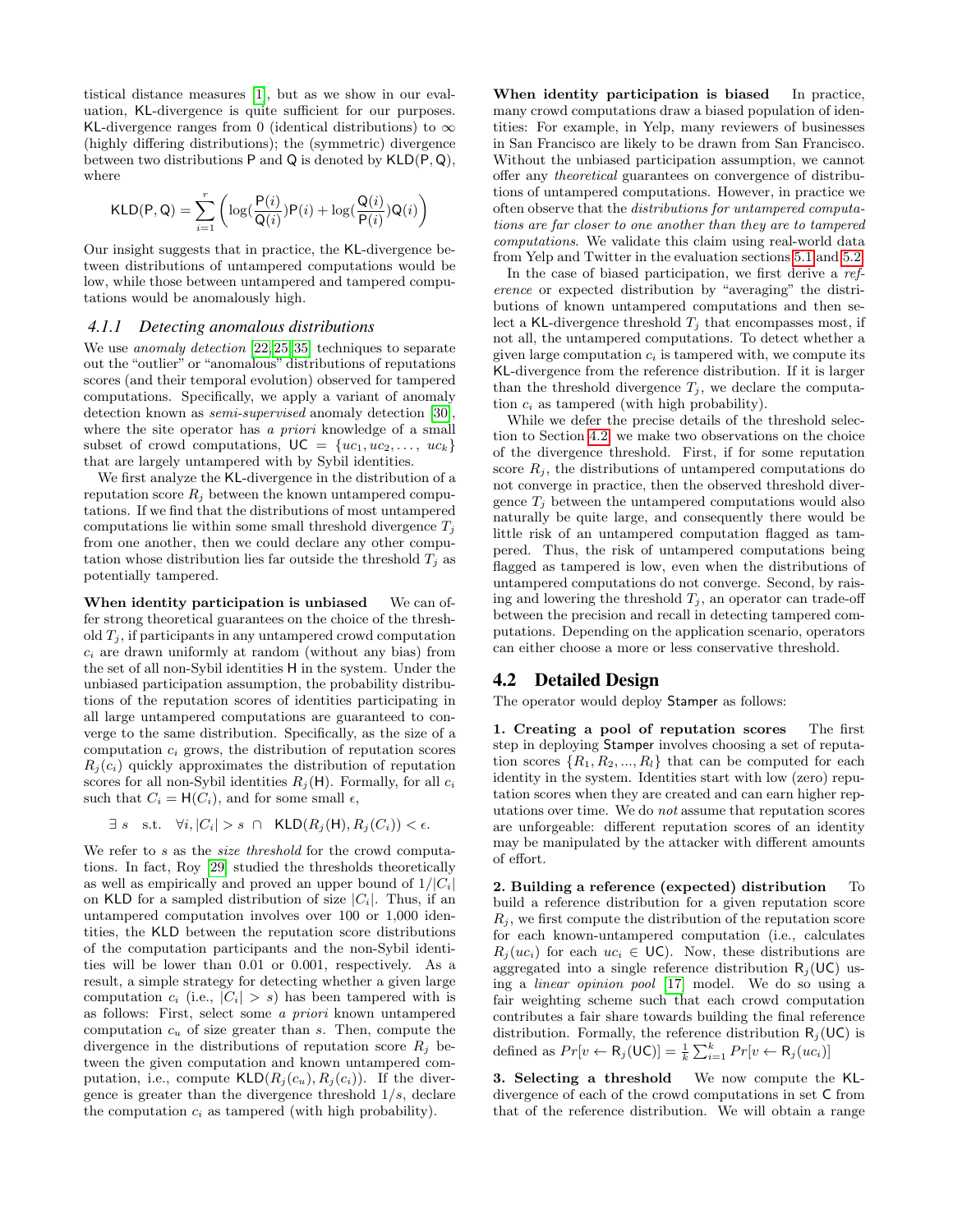of KL-divergence values and will select a threshold  $T_i$ , such that KL-divergence values greater than  $T_i$  is anomalous with respect to the rest of KL-divergence values. To select this threshold, we use a simple statistical technique called the box plot rule [\[14\]](#page-10-13) defined as follows: Let Q1 and Q3 be the lower and upper quartile respectively, for the KL-divergence values. A KL-divergence value is an outlier if it lies beyond the upper outer fence:  $Q3 + 3 * (Q3 - Q1)$ . We select the upper outer fence of the distribution as the threshold  $T_i$ .

4. Detecting anomalous computations With  $T_i$  and  $R_i(UC)$ , it is straightforward to detect anomalous computations. For a given computation  $c_i$ , the operator simply calculates the KL-divergence between  $R_i(c_i)$  and  $R_i (UC)$ ; if it is higher than  $T_i$ , the computation is flagged as anomalous. In fact, the higher divergence (above the threshold), the more anomalous the computation turns out when compared to the rest of the computations. The operator can experiment with the tradeoff of catching more tampered computations (when using a lower KL-divergence threshold) versus improving the efficiency of workers (when using a high KL-divergence threshold).

Operators typically use human workers to examine suspicious accounts or activities once they are flagged by their defense mechanisms [\[15\]](#page-10-1). Stamper can guide operators to focus the attention of their human verifiers on a set of flagged computations to verify if they are tampered with. More importantly, while Stamper has been designed to detect computation tampering, it can be used in practice for a broader range of Sybil defense tasks. The operator can manually investigate the anomalous computations—as they have a higher chance of containing Sybils—to further discover new Sybils and previously unknown attacker strategies. We demonstrate this in Section [5.2.2](#page-8-1) where we investigate the identities that participate in tampered computations. However, it should be noted that an investigation phase is common in deployed defense schemes and it is not part of the core Stamper deployment workflow.

# 5. Stamper EVALUATION

This section presents two case studies of applying Stamper in two popular systems, namely Yelp and Twitter.

## <span id="page-6-0"></span>5.1 Case 1: Yelp review tampering

Goal: Find businesses with tampered reviews Yelp is a popular local directory service, where users can search for businesses in a given locality and retrieve crowd-sourced reviews and ratings for those businesses from other users. As Yelp is becoming popular, businesses (e.g., restaurants) have an incentive to manipulate their reviews and ratings in their favor. Today, there are plenty of black-market services [\[10\]](#page-10-14), where one can easily buy Yelp reviews for a cheap price (e.g., three reviews cost \$74.85 in one such service). The crowd computation that we are interested in is the set of identities that rate a given business in Yelp. Our goal is to evaluate how effectively Stamper can be leveraged to detect attacks that tamper the computation, i.e., detect businesses that have manipulated reviews.

For evaluating effectiveness of Stamper we leverage Yelp's review filter [\[8,](#page-10-15) [9\]](#page-10-16) feature to obtain "ground truth" for tampered reviews. Yelp filters suspicious reviews to defend against fake reviews. It should be noted that as is the case with many online defense schemes deployed today, Yelp acknowledges that their review system is not perfect and may not be able to detect all types of tampered reviews and may even sometimes wrongly flag legitimate reviews. However, for the purpose of this analysis, we will consider a business to have tampered reviews if Yelp filters at least one review of the business. Note that we do not have any knowledge about specific strategies used by attackers of the filtered reviews (i.e., did the attacker create multiple fake accounts to tamper reviews or did she incentivize real users to write fake reviews in return for a monetary reward).

More precisely, we investigate the following three questions: (i) How easy or difficult is it to apply Stamper to detect review tampering in Yelp? (ii) Does the key requirement that distributions of reputation scores of large untampered computations converge (while those of large tampered computations diverge) hold in practice in Yelp? (iii) Can Stamper detect most of the *highly tampered* computations (businesses with a majority of reviews filtered) at a low false positive rate (fraction of businesses with no filtered reviews flagged)? Recall that Stamper is designed to detect highly tampered computations and cannot guarantee detection of computations tampered only to a small extent (see Section [3.3\)](#page-3-0).

Data gathered We used Yelp data gathered by Kakhki et al. [\[23\]](#page-11-14) in May 2012, which we updated with our own data gathering crawl in March 2013. This dataset consists of all businesses on Yelp in the city of San Francisco at that time. This includes 30,339 businesses with a total of 1,655,385 ratings from 340,671 reviewer identities. Each rating consists of a score from 1 to 5 stars. These ratings also include those filtered by Yelp's automated review filter. In total, Yelp filtered 195,825 (or 11.83%) ratings. As Stamper has been designed to infer tampering in large computations involving more than a certain number of identities, we threshold the size of the computation at 100 for Yelp. There are 3,579 businesses with more than 100 reviews. Out of these 3,579 businesses, there are 54 businesses which did not have a single review filtered by Yelp. We consider these 54 cases as untampered computations. Also, for each reviewer we collected information about a variety of reputation scores. (See the first column of Table [1.](#page-7-0))

#### *5.1.1 Ease of deploying* Stamper

The four steps that constitute Stamper detection strategy (outlined in Section [4.2\)](#page-5-0) can be applied in a straight-forward manner with very little overhead.

1. Creating a pool of reputation scores The first column in Table [1](#page-7-0) lists all the 8 reputation scores used in our evaluation; e.g., the reputation score in the 8th row is a measure of the number of times reviews by an identity are marked useful by other identities in the service. To tamper a crowd computation by forging this reputation score, an attacker would have to put additional effort to boost the reputation for the malicious identities employed in the attack by obtaining a certain number of endorsements (by getting reviews marked useful) from other identities.

2. Building reference distributions We select businesses which had no (zero) review filtered as the set of untampered computations. There are 54 such businesses (with zero reviews filtered). Even though the number of untam-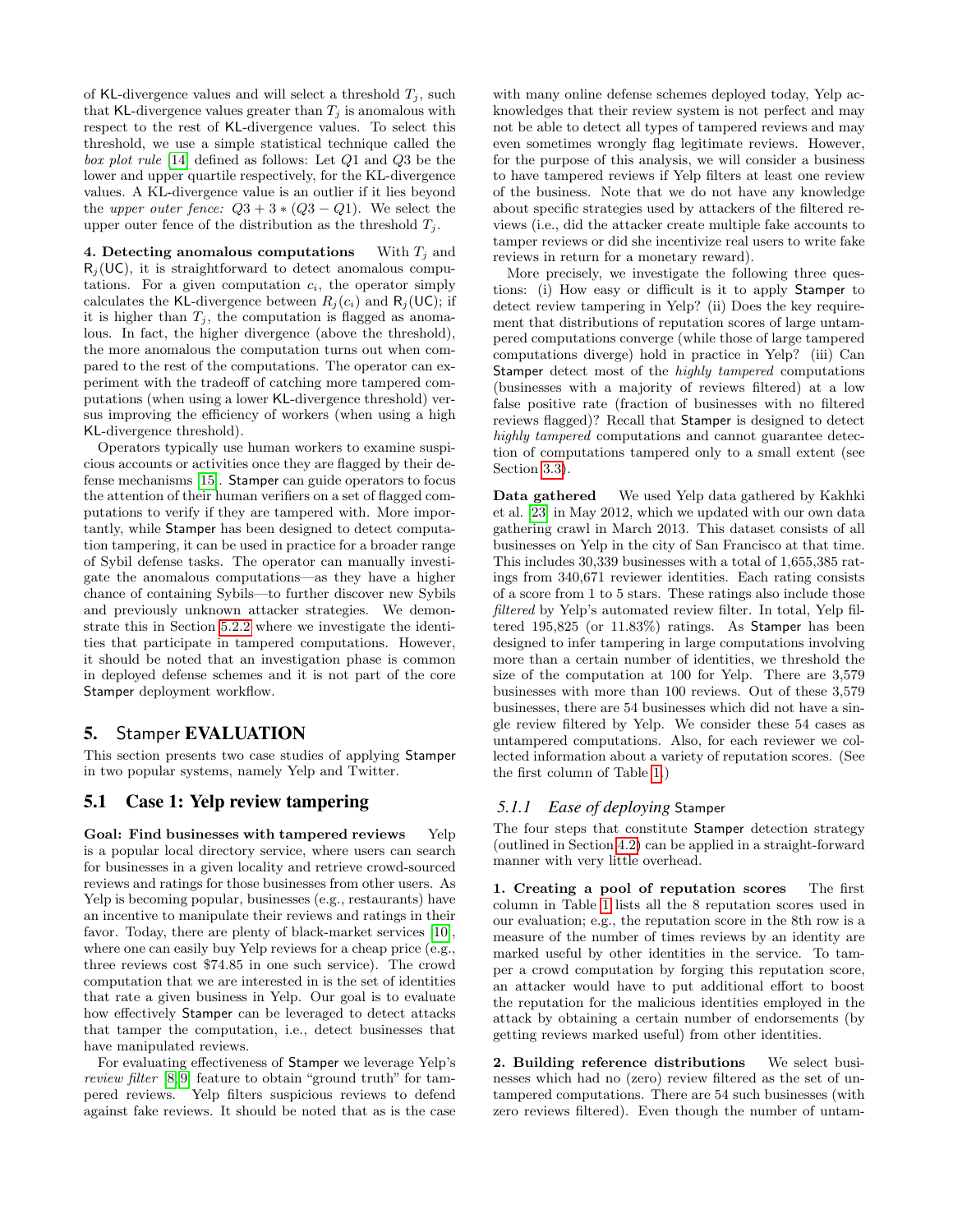<span id="page-7-0"></span>

|                           |              | Percentage of computations flagged |                               |                      |                              |                           |
|---------------------------|--------------|------------------------------------|-------------------------------|----------------------|------------------------------|---------------------------|
| <b>Reputation score</b>   | $\#$ flagged | $0\%$                              | $(0,10]\%$                    | $(10,30]\%$          | $(30,50]\%$                  | $>50\%$                   |
|                           |              | filtered                           | filtered                      | filtered             | filtered                     | filtered                  |
| $#$ photos                | 158          | 5.6(3/54)                          | 0.2(5/2280)                   | 6.6(72/1089)         | 32.9(27/82)                  | 68.9 $(51/\overline{74})$ |
| $#$ first badges          | 141          | (0/54)<br>0.0                      | 1.3(30/2280)                  | 4.4 (48/1089)        | 20.7(17/82)                  | (46/74)<br>62.2           |
| $#$ fans                  | 139          | 0.0(0/54)                          | (14/2280)<br>0.6              | 5.0(54/1089)         | 28.0(23/82)                  | (48/74)<br>64.9           |
| $\#$ compliments          | 173          | 1.9(1/54)                          | (15/2280)<br>0.7              | 6.2(67/1089)         | 35.4(29/82)                  | (61/74)<br>82.4           |
| $\#$ reviews marked funny | 157          | 0.0(0/54)                          | (15/2280)<br>0.7              | 5.0(54/1089)         | 28.0(23/82)                  | (65/74)<br>87.8           |
| $#$ reviews marked cool   | 174          | 0.0(0/54)                          | (22/2280)<br>1.0 <sup>°</sup> | 5.6(61/1089)         | 35.4 (29/82)                 | (62/74)<br>83.8           |
| $#$ friends               | 227          | (0/54)<br>$0.0\,$                  | (4/2280)<br>0.2               | 9.7(106/1089)        | (46/82)<br>56.1 <sub>0</sub> | (71/74)<br>95.9           |
| $#$ reviews marked useful | 224          | (2/54)<br>3.7                      | (11/2280)<br>0.5              | 9.2(100/1089)        | 51.2(42/82)                  | (69/74)<br>93.2           |
| All scores combined       | 362          | 5.6(3/54)                          | 3.0(68/2280)                  | (161/1089)<br>14.8 ( | 70.7(58/82)                  | (72/74)<br>97.3           |

Table 1: Computations with varied levels of filtered reviews flagged by Stamper. Stamper flags most of the highly tampered (>50% filtered) computations while flagging very few (3/54) untampered computations.

pered computations might seem small, they have a large number of reviewers (14,223 reviewers) who wrote reviews for them.

3. Selecting a threshold We compute KL-divergence values for all 3,579 businesses from the reference distribution for each reputation score. Then, for each reputation score, using the box plot rule, we estimate a KL-divergence threshold for flagging anomalies; e.g., in the case of the reputation score, #times review is marked useful (we will call this as the number of review endorsements), we estimate a threshold of 1.2.

4. Detecting anomalous computations If the KLdivergence computed for a business is greater than the divergence threshold for any reputation score, the computation is marked as anomalous. The second column of Table [1](#page-7-0) shows the number of businesses whose reviews have been flagged as tampered by Stamper.

The above discussion demonstrates how easily Stamper can be applied by operators of crowd computing systems today.

#### *5.1.2 Detectability of tampered computations*

We now investigate whether a key assumption behind Stamper design holds in practice. Specifically, we verify if the distributions of reputation scores of large untampered computations in Yelp tend to converge, while those of tampered computations diverge. Figure [4](#page-7-1) shows the distribution of KL-divergence values using the endorsement count reputation score for untampered computations and computations with different levels of filtered reviews. Note that, computations with zero and with less than 10% reviews filtered show low KL-divergence values from the reference distribution, indicating a good convergence in the reputation score distributions. In fact, for 90% of untampered computations their divergence values are less than or equal to 0.36. While for tampered computations (computations with more than 20% and 50% reviews filtered), the KL-divergence values are higher and shows a diverging trend. We observe a similar trend for other reputation scores listed in Table [1.](#page-7-0)

#### *5.1.3 Robustness of* Stamper *tamper detection*

Next we investigate the robustness of Stamper detection. For the rest of the analysis, we divide businesses into five categories based on the level of filtering: 0% filtered (or untampered), 0 to 10%, 10 to 30%, 30 to 50%, and more than 50% filtered. We consider computations with more than 50% reviews filtered to be highly tampered. Out of a total of 3,525 businesses with at least one filtered review, there are 74 businesses that are highly tampered.

1. Stamper can detect most of the highly tampered computations The last column in Table [1](#page-7-0) shows the fraction of highly tampered computations that are flagged. By combining all 8 reputation scores (a computation is flagged if it is flagged by at least one reputation score), we detect more than 97% of highly tampered computations. It is interesting to note that combining multiple reputation scores can help to catch more tampered computations. Stamper also manages to catch a significantly high fraction (over  $70\%$ ) of computations with 30 to  $50\%$  reviews filtered.

2. Stamper has low false positives The third column in Table [1](#page-7-0) shows the fraction of untampered computations flagged. By combining all 8 reputation scores, we observe a false positive rate of only 5.6%. While interpreting this false positive rate, it is important to keep in mind that Yelp's review filter is not perfect and could have potentially missed flagging some fake reviews.

#### *5.1.4 Discussion*

Why is Stamper useful for a system like Yelp? Note that Stamper does not detect individual suspicious reviews. While this might sound like a limitation, Stamper can still be useful for Yelp in flagging businesses with highly tampered reviews. For example, Yelp is known to suspend businesses that were caught buying reviews [\[11\]](#page-10-17), and display a warning when a user visits a business page suspected of tampering reviews [\[7\]](#page-10-18). Using Stamper, Yelp can do so even without detecting individual suspicious reviews as they might be very hard to detect for various reasons. For example, Yelp went

<span id="page-7-1"></span>

Figure 4: Distribution of KL-divergence values for untampered and tampered computations using number of review endorsements in Yelp.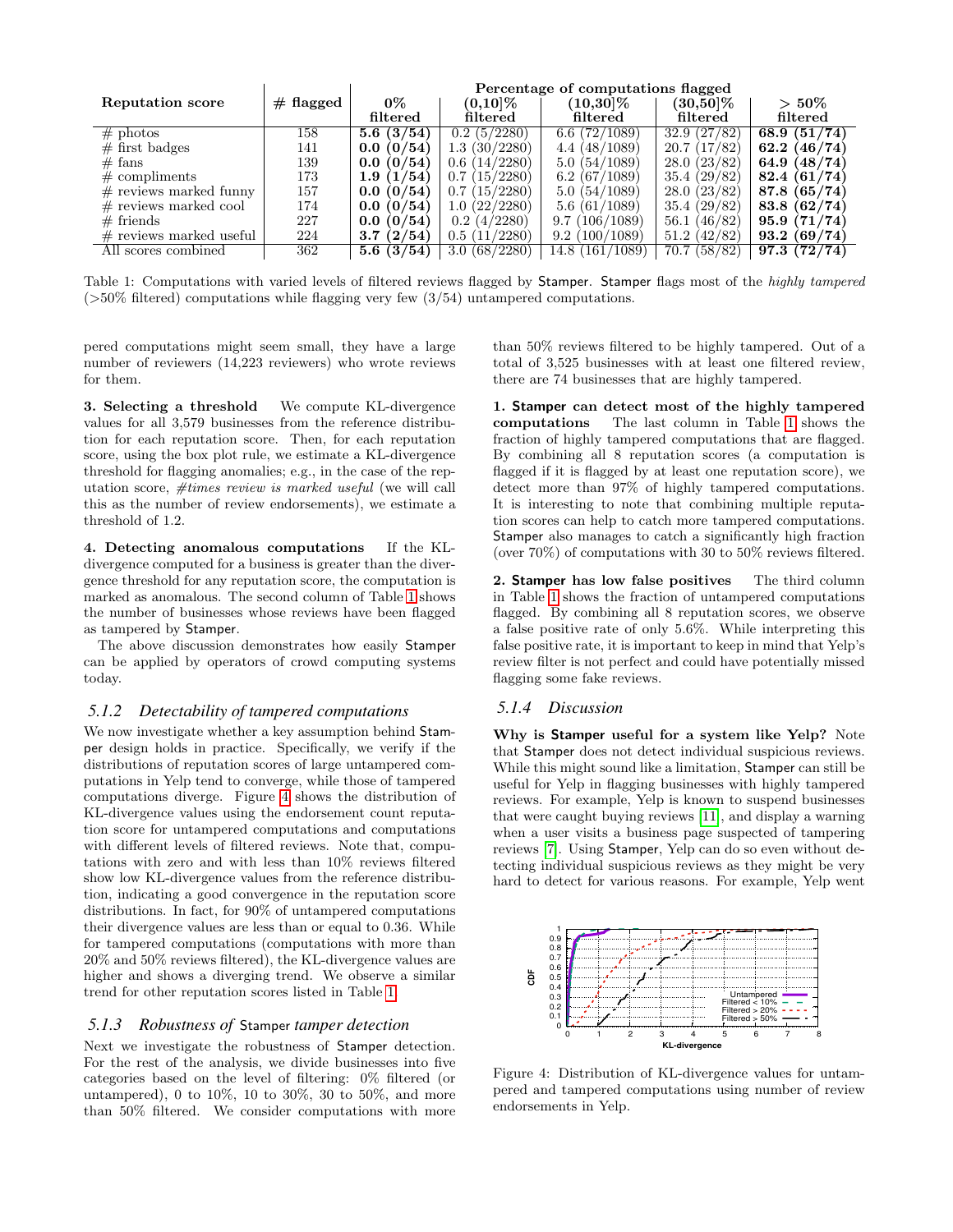to the extent of conducting sting operations to catch businesses trying to buy fake reviews [\[6\]](#page-10-19) because we suspect that such type of tampering is very hard to detect by analyzing reviewer behavior or the content of their reviews. With Stamper, Yelp has the potential to catch highly tampered computations even with very minimum or no information about the behavior of the reviewers. Another huge advantage of our scheme is that compared to prior machine learning approaches, Stamper can detect highly tampered computations in Yelp without training on any pre-identified fake reviews.

Leveraging temporal evolution of reputation scores We tried to find anomalous computations by analyzing the temporal evolution of reputation scores. We used the timestamp at 0th percentile reputation, which is the join date of the user. Stamper flagged only 2 highly tampered computations (already caught by the other reputation scores) using join dates. We suspect that attackers on Yelp are not trying hard to forge their reputation scores today, and we are able to detect most of the highly tampered computations using simple reputation scores. In the next case study, we observe that temporal evolution of reputation scores are very helpful in catching adaptive attackers.

# <span id="page-8-0"></span>5.2 Case 2: Twitter follower tampering

Goal: Find Twitter users with fake followers In Twitter, to obtain real time information posted by specific users, users typically follow those users. Today, the influence of a user is often estimated by counting the number of followers. As a result, there are strong incentives for users to acquire more users to follow them and there have been numerous reports of follower count manipulations [\[31\]](#page-11-20). Thus, the crowd computation that we are interested in is the set of identities in Twitter that follow a given Twitter identity. Our goal is detect attacks that manipulate the computation, i.e., detect identities that have tampered follower counts.

We use this case study to showcase Stamper's capability of detecting yet unknown tampered computations. This provides an opportunity to evaluate how system operators (who in practice would not have a priori ground truth information about tampered computations) might use Stamper. More precisely, we investigate the following three questions: (i) How easy or difficult is it to apply Stamper to detect computation (follower count) tampering in Twitter? (ii) Can system operators analyze the computations flagged by Stamper further (potentially manually) to detect (potentially new) patterns of Sybil attacks? (iii) Can the newly discovered Sybil attack patterns be used to uncover more Sybil identities?

Data gathered We target detecting tampering of follower-counts only for popular Twitter user identities with more than 1,000 followers. We obtained the Twitter-UIDs (unique identifiers) of all users with more than 1,000 followers in all of Twitter (as of July 2012) from a research group which collected this data for a separate study [\[20\]](#page-10-20). This dataset contained 2,100,851 identities. We selected a random sample of 70,000 of these identities and gathered profile information of all their followers. Some of these accounts no longer existed on Twitter and their information could not be collected. In total, we discovered (in aggregate) over 176M followers for 69,409 of these users.

## *5.2.1 Ease of deploying* Stamper

We briefly discuss the steps that constitute Stamper procedure for this case study.

1. Creating a pool of reputation scores We select number of followers as a reputation score to build our reference distribution (i.e., we consider the distribution of the number of followers of the followers). To account for the cases where an attacker forges this reputation score, we consider the temporal evolution of the reputation score (i.e., the distribution of times at which the identity acquired 0th, 25th, or 50th percentile of their reputation). Since it was easy for us to gather the timestamps at which the identities started building their reputation (i.e., the date at which the identities "joined" the service—corresponding to the 0th percentile of their reputation—we use the join dates of identities to build the reference distribution.

2. Building reference distributions In Twitter, we assume that the accounts verified by  $Twitter<sup>4</sup>$  $Twitter<sup>4</sup>$  $Twitter<sup>4</sup>$  do not knowingly tamper their follower counts. We use them as the set of known untampered computations. We randomly sample 30,000 verified accounts from the list of Twitter verified accounts with more than 1,000 followers, and crawled profiled information of their 266M followers to derive the reference distribution.

3. Selecting a threshold We compute KL-divergence values for all the 69,409 identities and estimate a KLdivergence threshold of 7.88 and 5.79 using the follower count reputation score, and join date, respectively.

4. Detecting tampered computations Among the 69,409 popular users, using follower counts, Stamper flags 620 users and using join dates, Stamper flags 1,129 users as having tampered follower counts. When we examine the overlap between computations flagged using follower count and join date (i.e., the 0th percentile of the follower count), it is very low, consisting of only 49 computations. Thus, using join dates, Stamper is able to flag 1,080 users (with potentially tampered follower counts) who were not flagged using the follower count reputation score. These 1,080 users were able to successfully hide or evade detection when using the follower count reputation score. This finding further shows the advantages of using unforgeable timestamps to detect tampering. Our discussion above once again demonstrates the ease of deploying Stamper.

## <span id="page-8-1"></span>*5.2.2 Investigating anomalies to detect new attacks*

For manual investigation, we randomly sample 50 computations out of each group of anomalous computations flagged using follower count and join dates, respectively. Three graduate students with prior experience in investigating suspicious identities in social networks spent roughly 15 to 20 minutes per computation for investigation.

First, we try to understand the characteristics of the distribution for each anomalous sample. Second, we attempt to localize our analysis to a subset of the identities within the tampered computation that are most likely to be Sybils. We can find such a subset by looking for regions within the anomalous distribution where it exhibits maximum diver-

<span id="page-8-2"></span><sup>4</sup>Twitter vouches for the authenticity of a small portion of all identities (43,901 identities as of April 2013) through an offline verification process.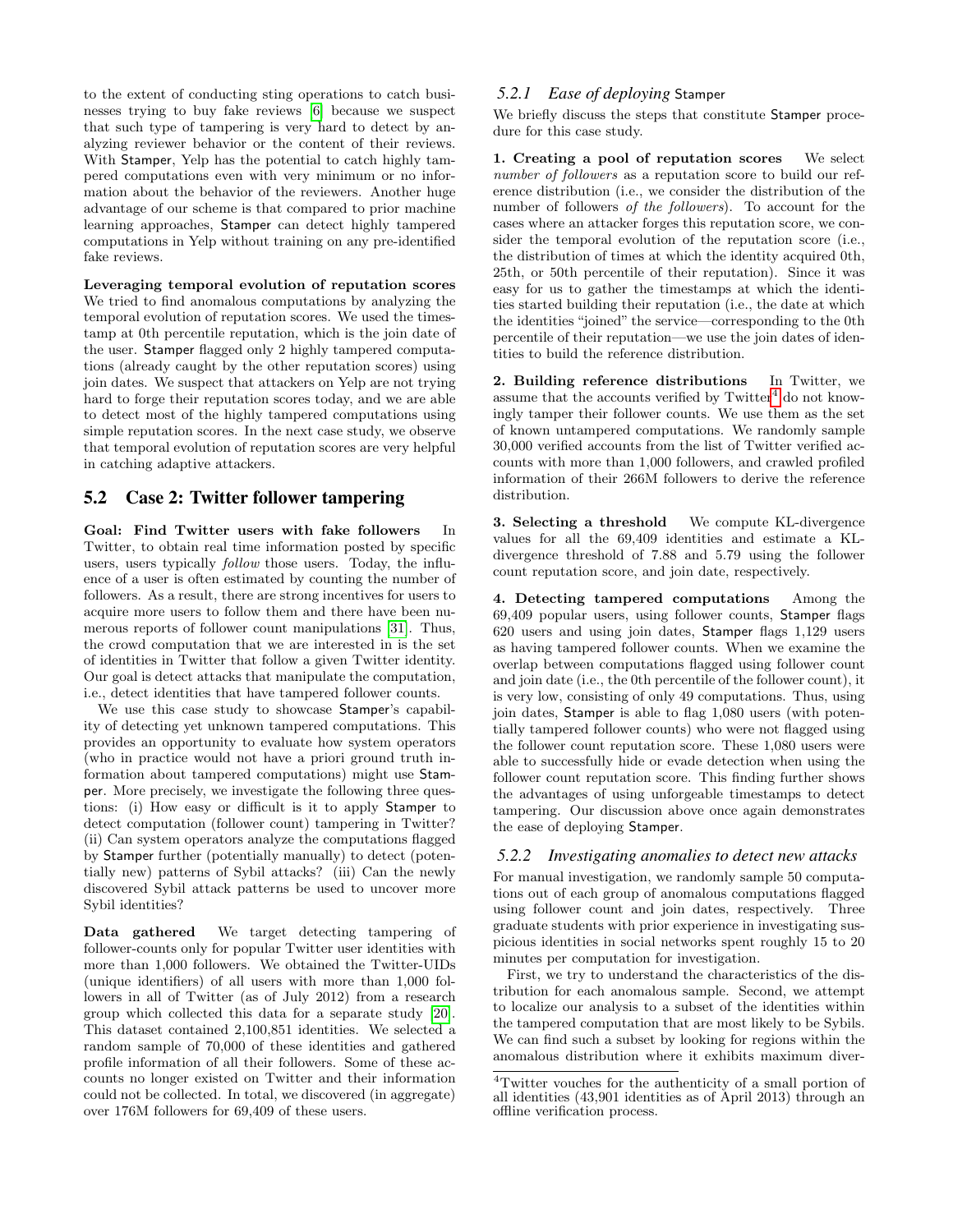gence from the reference distribution. To identify potential Sybil identities, for each candidate account, we analyze the Twitter profile picture, name, bio, content of tweets posted (including URLs posted), follower and following count, and profiles of followers of the account.

<span id="page-9-0"></span>

Figure 5: Detecting suspicious participants of a tampered computation. The highlighted region contains the identities suspected of tampering the computation.

Investigating anomalies in follower count distributions On investigating the distribution of follower counts we noticed two distinct patterns. In the first pattern, we found that most of the followers have very low reputation (e.g., almost all had less than 10 followers). 2 out of 50 computations exhibit this pattern. These followers look like fake accounts (fake looking profile, pictures and tweets talking about following activity) and some were already suspended by Twitter. While we would expect tampering to be carried out by unpopular Sybil identities, we were surprised to find only two such instances. The remaining 48/50 computations showed a different distribution pattern–an example is shown in Figure [5](#page-9-0) (top figure). When analyzing these computations, we surprisingly discovered that these identities appear to be popular users (i.e., more than 1,000 followers) tampering their follower counts by colluding with one another and exchanging links with "you follow me, I follow you" deals. Such activity is referred to as "farming" links on the Twitter network. Link farming [\[21\]](#page-10-21) is a well-studied problem in Twitter and their defining traits are as follows: they have a large number of followers (more than 1,000), a following per follower ratio in the range [0.9,1.1] and a majority of their followers satisfy these criteria as well. The identities we investigated match these link farmer traits. Using this definition we analyzed all the followers of each of the 48 computations, and found that all computations had at least 32% of their followers that matched the criteria for link farmers. In fact, for 44 out of 48 cases, a majority of their followers are link farmers.

Our analysis above reveals that even though Stamper has been designed to catch computations tampered by Sybil attacks, it is able to detect a broader category of attacks, including colluding attacks by non-Sybil identities. However, we do not claim that our robustness guarantees would extend to such non-Sybil attacks.

Investigating anomalies in join date distributions We analyzed the distributions of the 50 random computations in this case and noticed that for a majority (33/50) of the computations, a significant fraction of the participating identities are tightly clustered in the time domain. Figure [5](#page-9-0) (bottom figure) gives an example of such a tampered computation. More specifically, we check if at least 10% (12%) of the followers of the identity joined Twitter within a sin-gle day (or week).<sup>[5](#page-9-1)</sup> In contrast, the join dates of identities in the reference (untampered) distribution are spread out over many years. The tight-clustering in the time domain suggests that these identities are possibly created by a Sybil attacker on a single day and then pressed into attack soon after.

To further test our hypothesis, we bought followers for 10 different Twitter identities under our control from 10 different online marketplaces. We discovered these services with a simple keyword search (e.g., "buy Twitter followers") on search engines like Google. In each case, we paid to receive 1,000 followers. When we analyzed the timestamp distribution of followers bought from the black-market for the 10 accounts, we observe that for 9 out of 10 accounts, a vast majority of followers were created on the same day or on a handful of days. This observation supports our hypothesis that identities discovered in anomalous distributions of join dates are Sybils from whom links have been bought.

We further analyzed the remaining 17 (out of 50) computations that did not exhibit tight clustering at a day or week granularity. On manual investigation of followers in the most divergent region, we found that 15/17 computations had very suspicious followers and are most likely tampered computations. Many followers look like fake profiles with no profile picture, names with specific patterns, meaningless tweet content, and some even had malware links in their tweets. An interested reader can browse through more details of the manual analysis of these 15 suspicious computations on this page: [http://trulyfollowing.app-ns.mpi-sws.org/](http://trulyfollowing.app-ns.mpi-sws.org/local/stamper/tampered_fcounts.html) [local/stamper/tampered\\_fcounts.html](http://trulyfollowing.app-ns.mpi-sws.org/local/stamper/tampered_fcounts.html). Note that our manual investigation provides detailed information about why we think a computation looks suspicious along with a sample of suspicious participants of the computation.

#### *5.2.3 Detecting new Sybil identities*

We now show how an operator can leverage the newly discovered attacker strategies to detect new Sybil identities. We propose to identify cases of follower tampering by analyzing the join date distributions of followers of a given identity and checking if a non-trivial fraction of their followers joined Twitter within a small window of time (we use the same thresholds discussed in earlier section). We applied this technique to detect potential follower tampering activity in Twitter to over 2.1M identities in Twitter

<span id="page-9-1"></span><sup>5</sup>Note that we choose conservative thresholds where we found that over 95% of 69K computations did not exhibit this level of tight clustering in the time domain. To validate our thresholds of 10% followers in a day (and 12% in a week), we monitored accounts that exhibited tight clustering and those that did not, for 6 months. Identities forming clusters had a high Twitter suspension rate of 36% compared to a low suspension rate of 0.38% for the other accounts.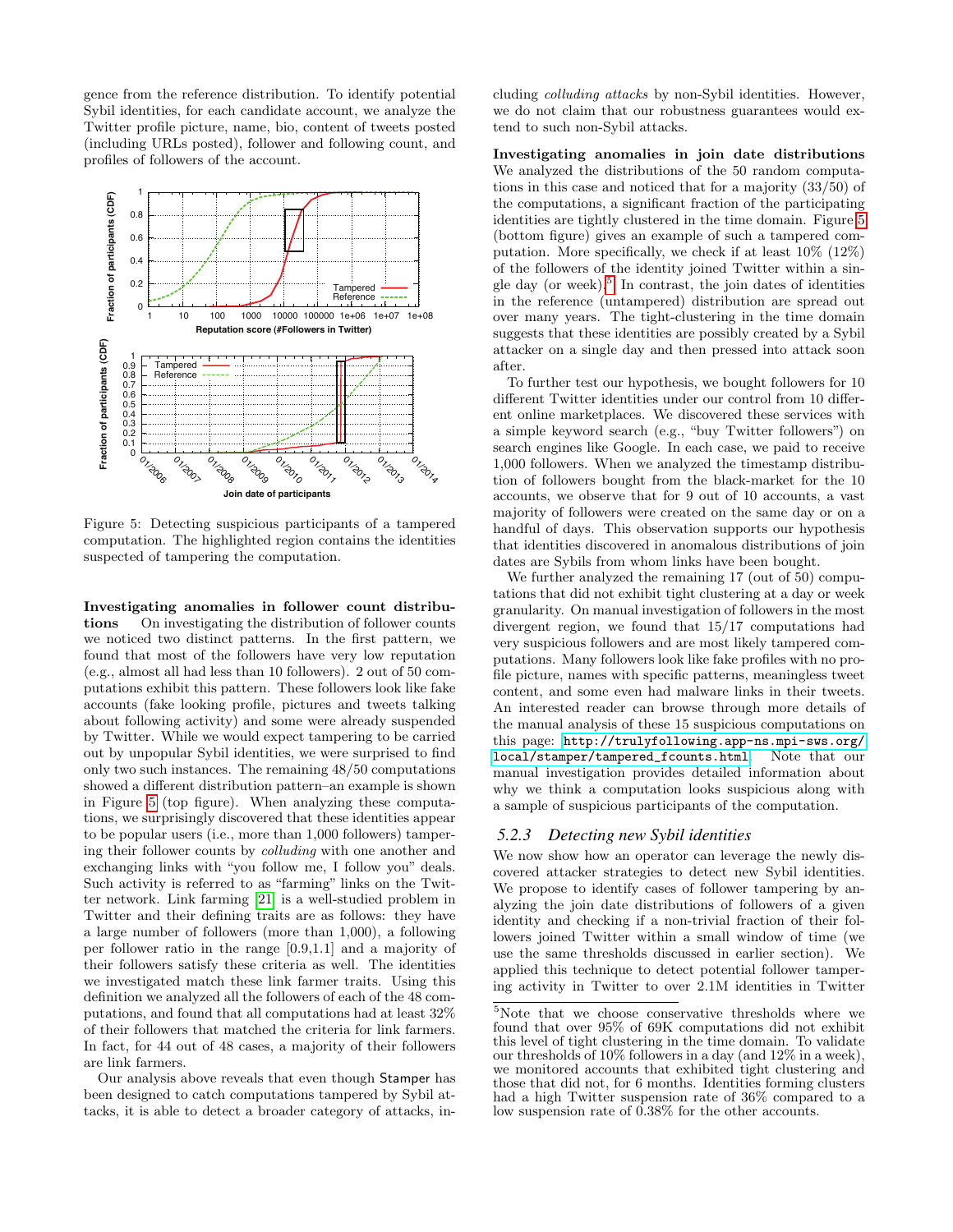with more than 1000 followers. We detect 89,728 identities as having tampered follower counts. Interested readers can browse the data about these 89,728 identities at the site: <http://trulyfollowing.app-ns.mpi-sws.org/>. From these flagged computations, we identified over 23 million Sybil followers whose join dates fall within a small window of time.<sup>5</sup>

# 5.3 Ethics

All the data about user activity collected from Yelp and Twitter are publicly visible information. All money we paid to acquire followers from the black-market were exclusively for Twitter accounts under our control and set up for the sole purpose of conducting the experiments in the paper. Overall, we ensured that no user or page on Yelp and Twitter was abused or benefited as a result of our study.

# <span id="page-10-3"></span>6. Stamper DEPLOYMENT

Finally, to demonstrate the effectiveness of Stamper in the real world, we deployed a public online service at [http://](http://trulytweeting.app-ns.mpi-sws.org/) [trulytweeting.app-ns.mpi-sws.org/](http://trulytweeting.app-ns.mpi-sws.org/) which detects  $tam$ pered tweet promotions in Twitter. Today, there are strong incentives for users to artificially boost popularity of their posts by hiring Sybil identities to promote their content. In this service, we are interested in three types of crowd computations involving a set of identities that: (1) tweet about a particular topic (described by a set of keywords) (2) tweet a URL, or (3) retweet a tweet. Our goal is to detect attacks that manipulate such computations, i.e., detect content (topic, URL or tweet) that is promoted by Sybil identities. Our service lists currently *trending topics*<sup>[6](#page-10-22)</sup>, popular URLs and tweets that are tampered and also provides a real time search interface to check arbitrary URL or topic computations for tampering in Twitter. We encourage interested readers to test the service to understand the potential and practicality of Stamper.

# 7. CONCLUSION

In this paper, we tackle the challenging problem of detecting when computations on crowdsourcing systems like Twitter or Yelp have been tampered by fake (Sybil) identities. We have advocated a fundamentally different approach called Stamper that can detect whether a computation has been tampered even when it is not feasible to detect which of the individual identities participating in the computation are Sybil. The key insight that enables our approach is that large statistical samples (groups) of Sybil and non-Sybil identities exhibit very different characteristics. We have leveraged this insight to design Stamper to (i) detect tampered computations and raise the bar for defense against adaptive attackers and (ii) detect computation tampering independent of the attacker strategy. We have demonstrated the robustness and practicality of Stamper by evaluating its performance using extensive data gathered from two widely used crowd computing systems, namely Yelp and Twitter.

# Acknowledgements

We thank the anonymous reviewers and our shepherd, Jim Blomo, for their helpful comments. We also thank Arash Molavi Kakhki for his assistance with the Yelp dataset and Lisette Espín Noboa for her help with building the web user interface of the TrulyFollowing website. This research was supported in part by NSF grants CNS-1319019 and CNS-1421444. Any opinions, findings, and conclusions or recommendations expressed in this material are those of the authors and do not necessarily reflect the views of the NSF.

# 8. REFERENCES

#### <span id="page-10-11"></span> $[1]$  [http:](http://en.wikipedia.org/wiki/Statistical_distance)

- [//en.wikipedia.org/wiki/Statistical\\_distance](http://en.wikipedia.org/wiki/Statistical_distance).
- <span id="page-10-6"></span>[2] <http://tinyurl.com/guardian-cf-p>.
- <span id="page-10-5"></span>[3] <http://tinyurl.com/nyt-haggl>.
- <span id="page-10-4"></span>[4] <http://tinyurl.com/nyt-tw-sale>.
- <span id="page-10-8"></span>[5] <http://tinyurl.com/twitter-inactive>.
- <span id="page-10-19"></span>[6] <http://tinyurl.com/yelp-bought>.
- <span id="page-10-18"></span>[7] <http://tinyurl.com/yelp-consumer-alert>.
- <span id="page-10-15"></span>[8] <http://tinyurl.com/yelp-filter>.
- <span id="page-10-16"></span>[9] <http://tinyurl.com/yelp-filter-explained>.
- <span id="page-10-14"></span>[10] <http://tinyurl.com/yelp-halt>.
- <span id="page-10-17"></span>[11] <http://tinyurl.com/yelp-suspend>.
- <span id="page-10-7"></span>[12] F. Benevenuto, G. Magno, T. Rodrigues, and V. Almeida. Detecting spammers on twitter. In Proceedings of the  $\gamma^{th}$  Annual Collaboration, Electronic messaging, Anti-Abuse and Spam Conference (CEAS), 2010.
- <span id="page-10-10"></span>[13] A. Beutel, W. Xu, V. Guruswami, C. Palow, and C. Faloutsos. Copycatch: stopping group attacks by spotting lockstep behavior in social networks. In Proceedings of the  $22^{nd}$  international conference on World Wide Web (WWW), 2013.
- <span id="page-10-13"></span>[14] NIST/SEMATECH e-Handbook of Statistical Methods.

<http://www.itl.nist.gov/div898/handbook/>.

- <span id="page-10-1"></span>[15] Q. Cao, M. Sirivianos, X. Yang, and T. Pregueiro. Aiding the detection of fake accounts in large scale social online services. In Proceedings of the  $9^{th}$ USENIX conference on Networked Systems Design and Implementation (NSDI), 2012.
- <span id="page-10-9"></span>[16] Q. Cao, X. Yang, J. Yu, and C. Palow. Uncovering large groups of active malicious accounts in online social networks. In Proceedings of the 2014 ACM SIGSAC Conference on Computer and Communications Security (CCS), 2014.
- <span id="page-10-12"></span>[17] R. T. Clemen and R. L. Winkler. Combining probability distributions from experts in risk analysis. Risk analysis, 19(2):187–203, 1999.
- <span id="page-10-0"></span>[18] J. Douceur. The Sybil Attack. In Proceedings of the 1 st International Workshop on Peer-to-Peer Systems (IPTPS), 2002.
- <span id="page-10-2"></span>[19] S. Feng, L. Xing, A. Gogar, and Y. Choi. Distributional footprints of deceptive product reviews. In Proceedings of the the  $6<sup>th</sup>$  International AAAI Conference on Weblogs and Social Media (ICWSM), 2012.
- <span id="page-10-20"></span>[20] M. Gabielkov and A. Legout. The complete picture of the twitter social graph. In Proceedings of the 2012 ACM conference on CoNEXT student workshop, 2012.
- <span id="page-10-21"></span>[21] S. Ghosh, B. Viswanath, F. Kooti, N. K. Sharma, G. Korlam, F. Benevenuto, N. Ganguly, and K. P. Gummadi. Understanding and combating link farming

<span id="page-10-22"></span><sup>6</sup>Twitter periodically recommends a set of globally trending topics to users who are signed in to Twitter.